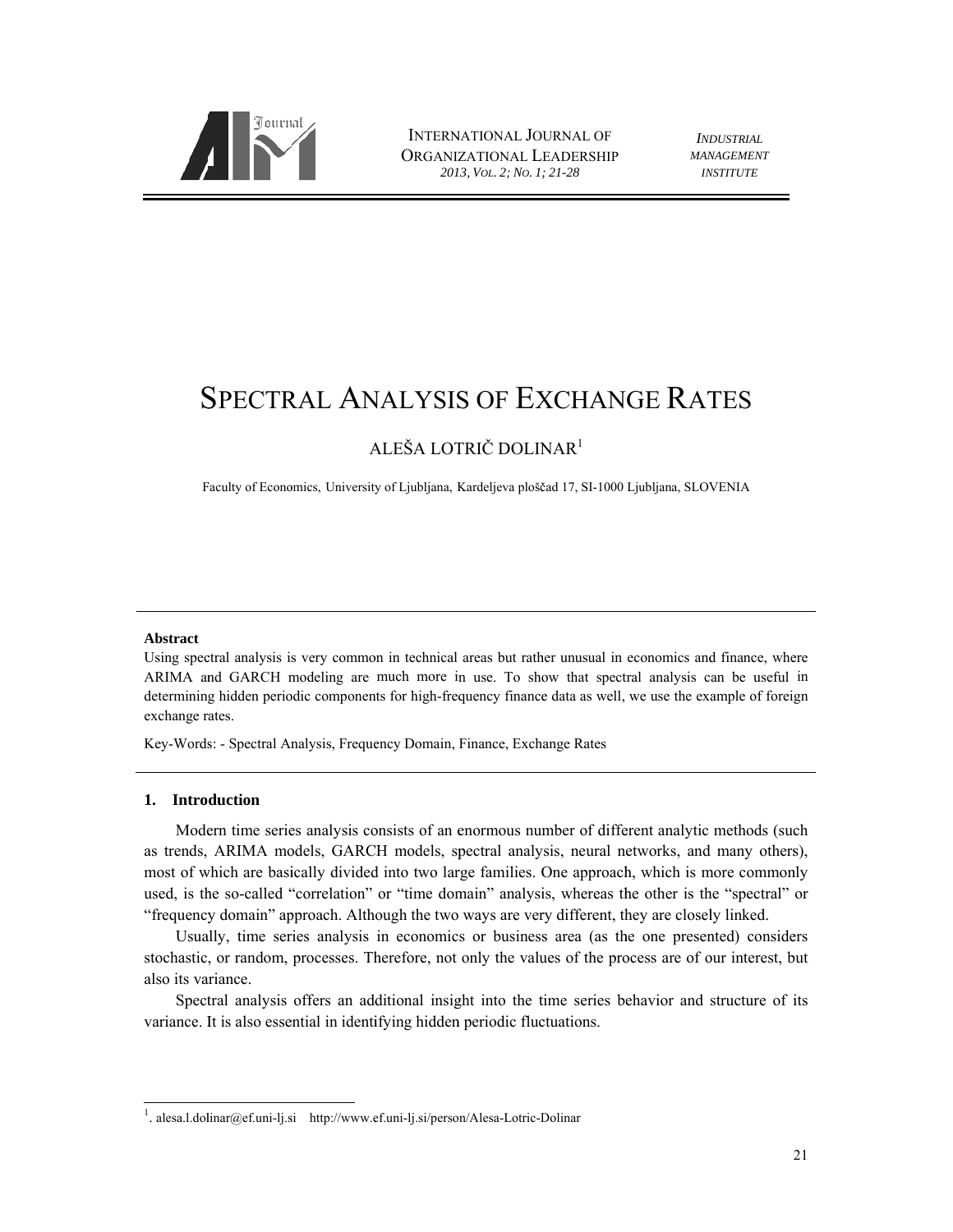#### **2. Spectral Analysis**

The name for spectral analysis comes from a very simple spectral analysis performed very frequently in our every-day life, namely, defining a colour of a certain object, where the usual definition of a color is wavelength or frequency of light. Besides, the colors are usually not pure colors, but their combinations. While deciding about the color of a certain object and about which color prevails, we perform spectral analysis. For more precise decomposition of light, we send it through a prism, resulting in a spectrum of colors.

Similar analysis can also be performed for phenomena from other areas. The process under our investigation only has to be stationary, i. e. it has to fluctuate around certain value and be stable up to a certain degree (no obvious positive or negative trend). Very commonly, spectral analysis is employed in the field of physics (optics, acoustics, fluid mechanics, turbulence), electrical engineering, geophysics (oceanography, seismology), medicine (EEG and ECG),… As micro-level economic and especially financial data are observed at ever greater frequency (on an almost continuous basis), the spectral analysis can be applicable here as well.

Unfortunately, the literature on spectral analysis in economy and finance is rather scarce, as opposed to ARIMA or ARCH methods, for example. Another problem is that the terminology is quite different with different authors, let alone the notations. Next, some authors operate with frequency *f* (where the length of the entire period is 1), while the others with angular frequency  $\omega = 2\pi f$  (with  $2\pi$  as the length of the period).

Anyway, spectral or frequency-domain analysis is basically trying to determine how important cycles of different frequencies are for the behavior of a certain time series. Essentially it has to do with decomposition of a stationary process into a sum of sinusoidal components with uncorrelated random coefficients. We consider the observed time series as (according to Fourier theorem) a weighted sum of underlying series that have different cyclical patterns, i.e. as a Fourier series, which is a linear combination of sinusoids of different frequencies and amplitudes. Thus, the total variance of the observed time series can be viewed as a sum of the contributions of these underlying series, which vary at different frequencies. Therefore, spectral analysis is usually applied in order to decompose the observed time series variance.

A device that uses this idea is periodogram, which was introduced already at the end of  $19<sup>th</sup>$ century by A. Schuster [2], originally to detect periodicities, hidden in noise.

#### *2.1 Spectrum and Periodogram*

Let  $y_i$ ,  $t = -\infty, \ldots, \infty$  be the observed zero mean, stationary time series process. The autocovariance at lag k is defined as  $\lambda_k = \lambda_{-k} = Cov(y_t, y_{t-k})$ . The autocovariance-generating function for this time-series process is  $g_Y(z) = \sum_{r=1}^{\infty}$  $=-\infty$  $=$ *k*  $g_Y(z) = \sum \lambda_k z^k$ . If we evaluate this function at the complex

value  $z = e^{-i\omega}$ ,  $\omega$  real, and divide it by  $2\pi$  we obtain the (population) spectrum of the observed time-series process.

According to Wiener-Khintchine theorem [2], for any stationary stochastic process with auto covariance function  $\lambda_k$ , there exists a monotonically increasing function  $F(\omega)$ , such that

$$
\lambda_k = \int_0^{\pi} \cos(\omega k) dF(\omega)
$$
. This is the so-called spectral representation of the autocovariance function,

where  $F(\omega)$  can be interpreted as the contribution to the variance of the original series, accounted for by frequencies in the range  $(0,\omega)$ . Spectral density function, or spectrum, is then defined as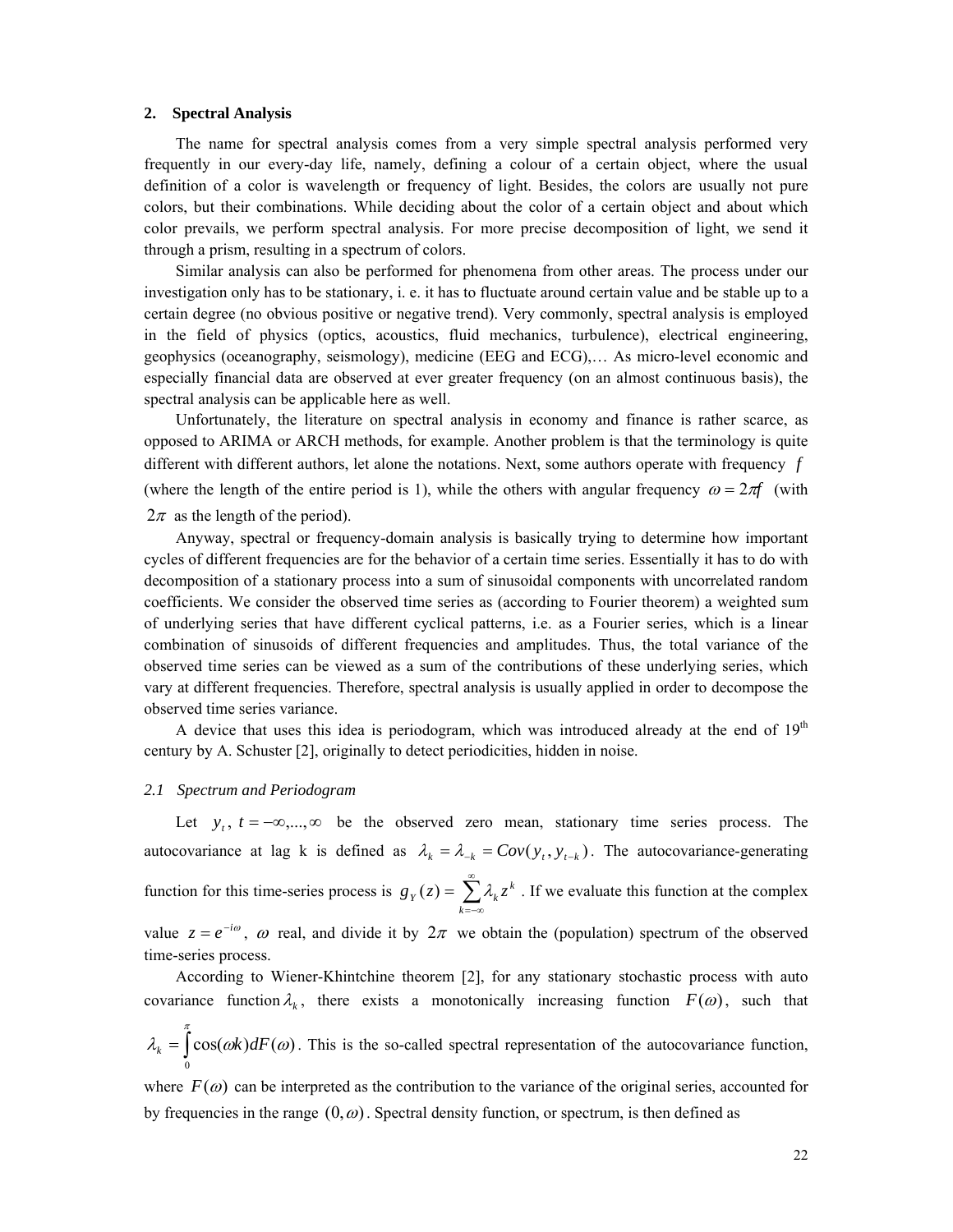$$
f(\omega) = \frac{dF(\omega)}{d\omega},
$$

where the spectrum represents the contribution to variance of the components with frequencies in the range  $(\omega, \omega + d\omega)$ . It shows relative importance of a certain frequency. The total area under the spectrum curve equals the total variance of the original process.

The spectrum is Fourier transform of  $\lambda_k$  and  $\lambda_k$  is (inverse) Fourier transform of  $f(\omega)$ . The Fourier transform pair is thus:

$$
f_Y(\omega) = \frac{1}{2\pi} \sum_{-\infty}^{\infty} \lambda_k e^{-i\omega k}
$$

$$
\lambda_k = \int_{-\pi}^{\pi} e^{i\omega k} f_Y(\omega) d\omega
$$

The spectrum can be simplified (due to symmetry of autocovariances and sine and cosine functions, DeMoivre's theorem and known polar values [3]) to

$$
f_Y(\omega) = \frac{1}{2\pi} \left( \lambda_0 + 2 \sum_{k=1}^{\infty} \lambda_k \cos(\omega k) \right),
$$

.

which is a strictly real continuous function of  $\omega$ . The cosine function is cyclic with period  $2\pi$ , which means that the entire spectrum is known if the values for  $\omega$  from 0 to  $\pi$  are known. (Due to the symmetry of cosine function, it suffices to know the values of  $\omega$  from 0 to  $\pi$ , not to  $2\pi$  – the values of the spectrum for  $\omega$  from 0 to  $-\pi$  are thus the same as those from 0 to  $\pi$ .) If the data-generating process actually includes cycles with frequencies greater than  $\pi$ , these will be imputed to cycles with frequencies between 0 and  $\pi$ , which is called aliasing [4]. The highest frequency about which we can get some meaningful information from the dataset, is called Nyquist frequency ( $\pi$ , or 0.5 if not angular). The lower the frequency we are interested in, the longer the time horizon over which we need to take measurements (so as to distinguish between a trend and periodic movement), whereas the higher the frequency we are interested in, the more frequently we have to take observations.

From

$$
\lambda_k = \int_{-\pi}^{\pi} f_Y(\omega) \cos(k\omega) d\omega = 2 \int_{0}^{\pi} f_Y(\omega) \cos(k\omega) d\omega
$$

we can see that the spectral density function and the sequence of autocovariances only produce two different aspects of the same time-series process. The spectrum and the sequence of autocovariances contain exactly the same information.

The spectrum is related to the whole population, or the whole realization. Usually we are only presented with a part of it, which can be considered a sample. The sample counterpart to the spectrum is a periodogram

$$
\hat{f}_Y(\omega) = \frac{1}{2\pi} (c_0 + 2 \sum_{k=1}^{T-1} c_k \cos(\omega k)),
$$

which is a discrete Fourier transform of the complete sample autocovariance function

.

$$
c_k = c_{-k} = \frac{1}{T} \sum_{t=k+1}^{T} (y_t - \overline{y})(y_{t-k} - \overline{y})
$$
  
\n
$$
k = 0, 1, ..., T - 1
$$
  
\n
$$
\overline{y} = \frac{1}{T} \sum_{t=1}^{T} y_t
$$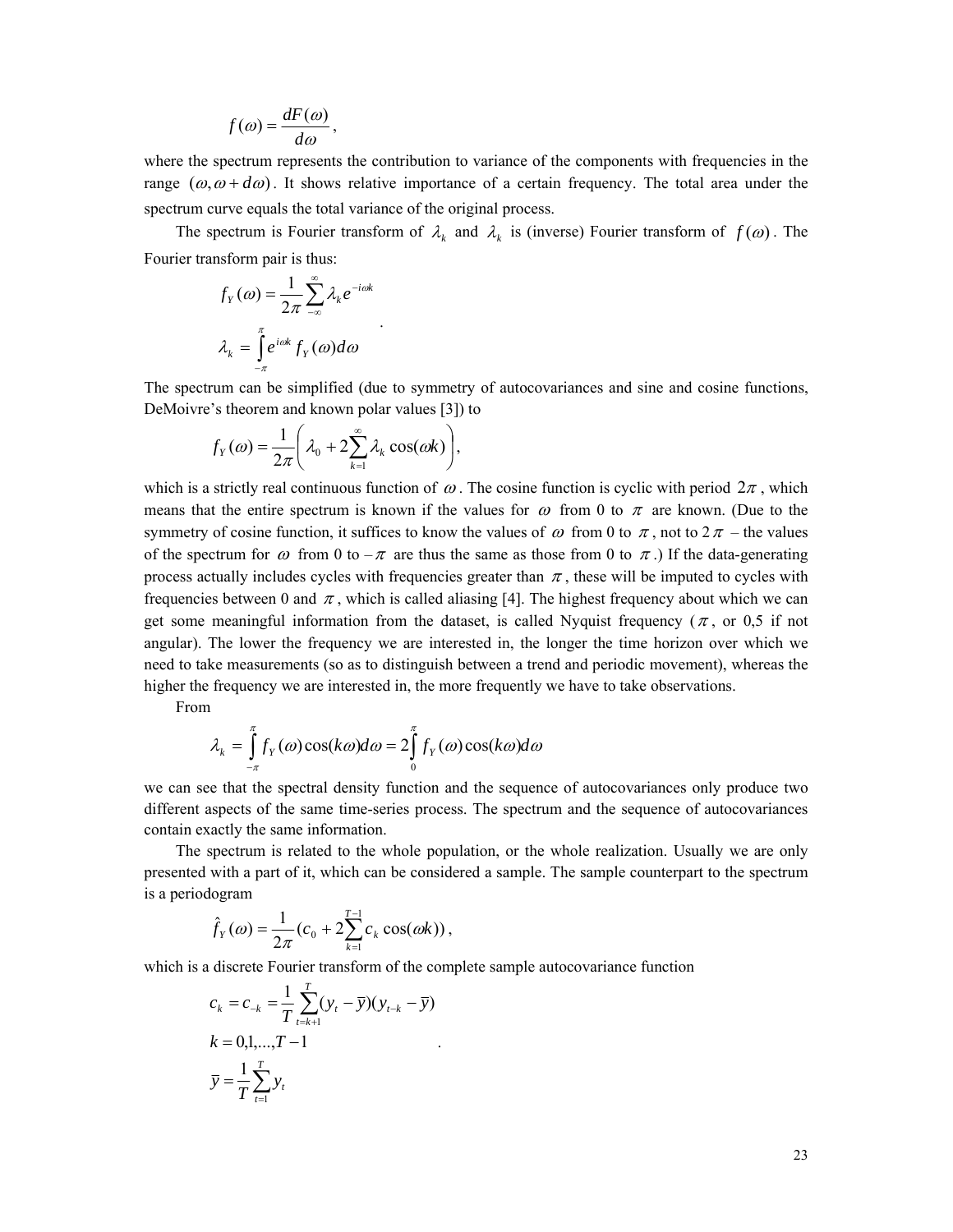But a periodogram is not a consistent estimator of  $f(\omega)$ , as its variance does not decrease with increasing number of observations (we need *T* observations to evaluate *T* parameters in Fourier representation). One solution is smoothing of the periodogram and thus removing irregular variation. Sometimes smoothing is called kernel estimation, window estimation, or lag windowing (a set of smoothing weights is called a window). The revised estimator is thus

$$
\hat{f}_Y(\omega) = \frac{1}{2\pi} (w_0 c_0 + 2 \sum_{k=1}^M w_k c_k \cos(\omega k)),
$$
\n(1)

where  $M = 2\sqrt{T}$  roughly if also truncation is performed [2]. There are several suggestions for weights [2]: Bartlett, Hamming, Hann, Parzen, Tukey,… We use Hamming (or Tukey-Hamming):

$$
\hat{f}_Y(\omega) = 0.23 \hat{f}_1(\omega - \pi/M) + 0.54 \hat{f}_1(\omega) + 0.23 \hat{f}_1(\omega + \pi/M),
$$

where  $\hat{f}_1(\omega)$  equals to the equation (1) with all weights  $w_k$  set to 1.

When testing for periodicity at the confidence level of  $\alpha$ , we get the confidence interval of  $(r * \hat{f}(\omega)/b, r * \hat{f}(\omega)/a)$ , where  $a = \chi^2_{\alpha}(r)$ ,  $b = \chi^2_{1-\alpha}(r)$  and  $r = 2.516 N/M$  for the Hamming window [6].

# **3. Application of Spectral Analyisis to GBP/EUR and TRY/EUR Exchange Rates**

For comparison, we apply spectral analysis to two Euro foreign exchange rate time series, British Pound (GBP/EUR) and Turkish Lira (TRY/EUR). The data for British Pound exchange rate were available from the beginning of 1999 on, which resulted in 3716 daily observations (up to July  $4<sup>th</sup>$ , 2013), whereas the data for Turkish Lira exchange rate were available from the beginning of 2005 on, making 2179 daily observations (Fig. 1).



Figure 1. GBP/EUR and TRY/EUR exchange rates from 1999 and 2005 on, respectively

In order to make both time series stationary we took first differences and conducted the analysis on the transformed time series.

Fig. 2 represents the periodogram for GBP/EUR exchange rate, Fig. 3 the smoothed periodogram for GBP/EUR exchange rate, plotted against frequency, and Fig. 4 the smoothed periodogram for GBP/EUR exchange rate, plotted against period. When considering the two smoothed periodograms simultaneously, the interpretation is easier. Likewise, Figs. 5, 6 and 7 represent the same for TRY/EUR exchange rate. In Figs. 3 and 6, frequency ranges from 0 (for a constant mean) to 0,5 (for a cycle with only 2 observations). In Figs. 4 and 7, period ranges from 2 (for a cycle with only 2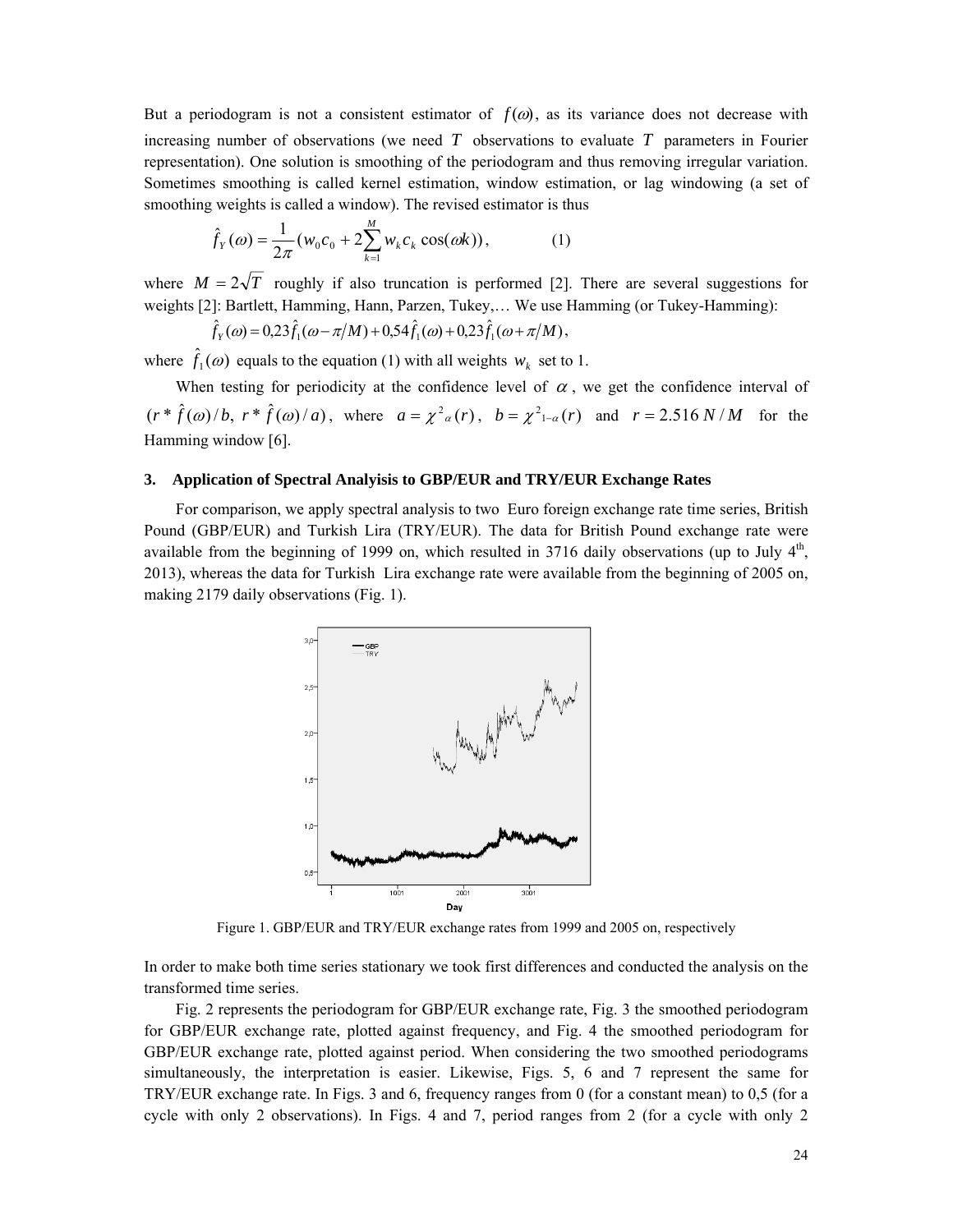observations) to the number of all observations (for a constant mean). Period is displayed in a power scale.



Figure 2. Periodogram for first differences of GBP/EUR exchange rate



Figure 3. Smoothed periodogram for first differences of GBP/EUR exchange rate, plotted against frequency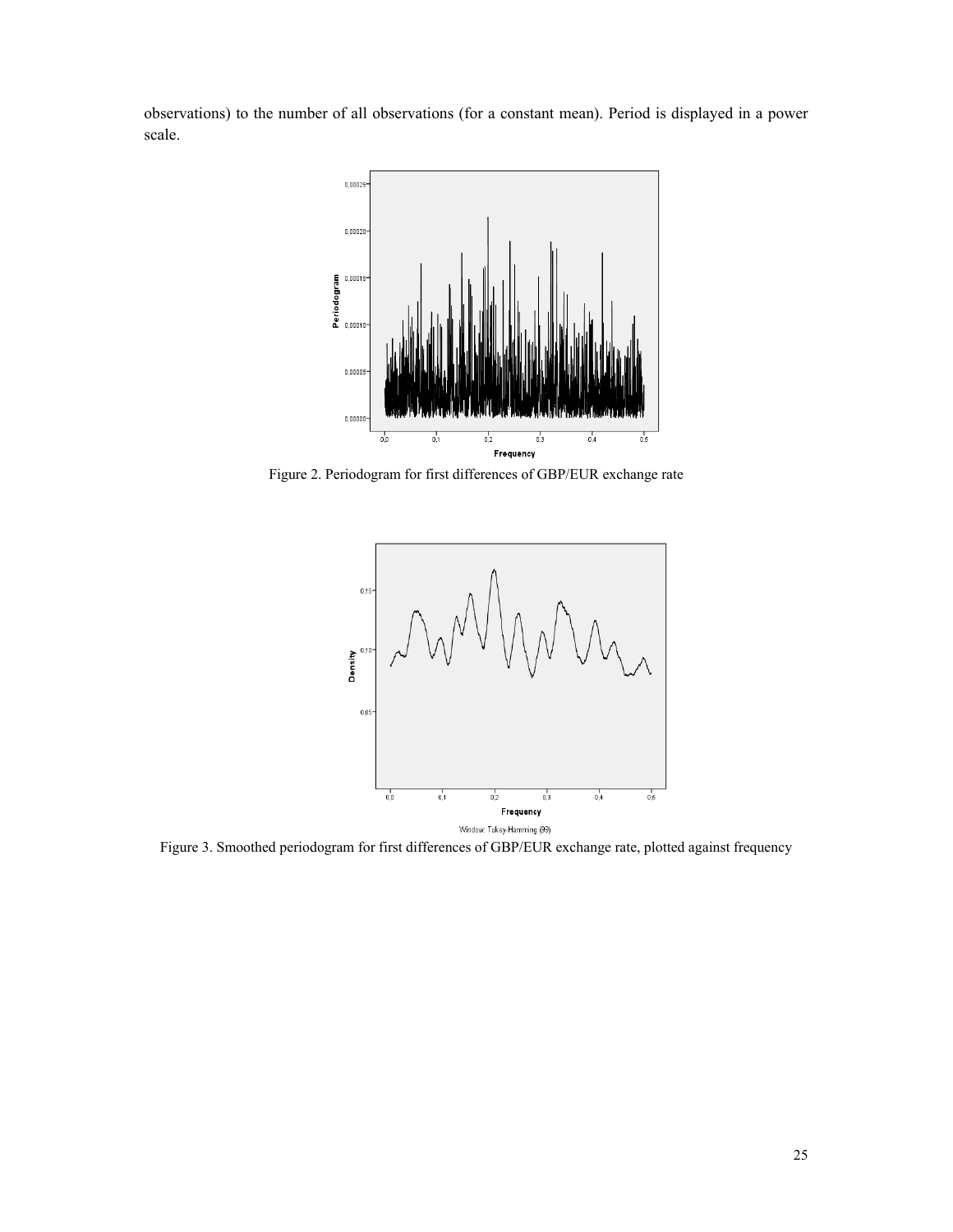

Figure 4. Smoothed periodogram for first differences of GBP/EUR exchange rate, plotted against period



Figure 5. Periodogram for first differences of TRY/EUR exchange rate

.



Figure 6. Smoothed periodogram for first differences of TRY/EUR exchange rate, plotted against frequency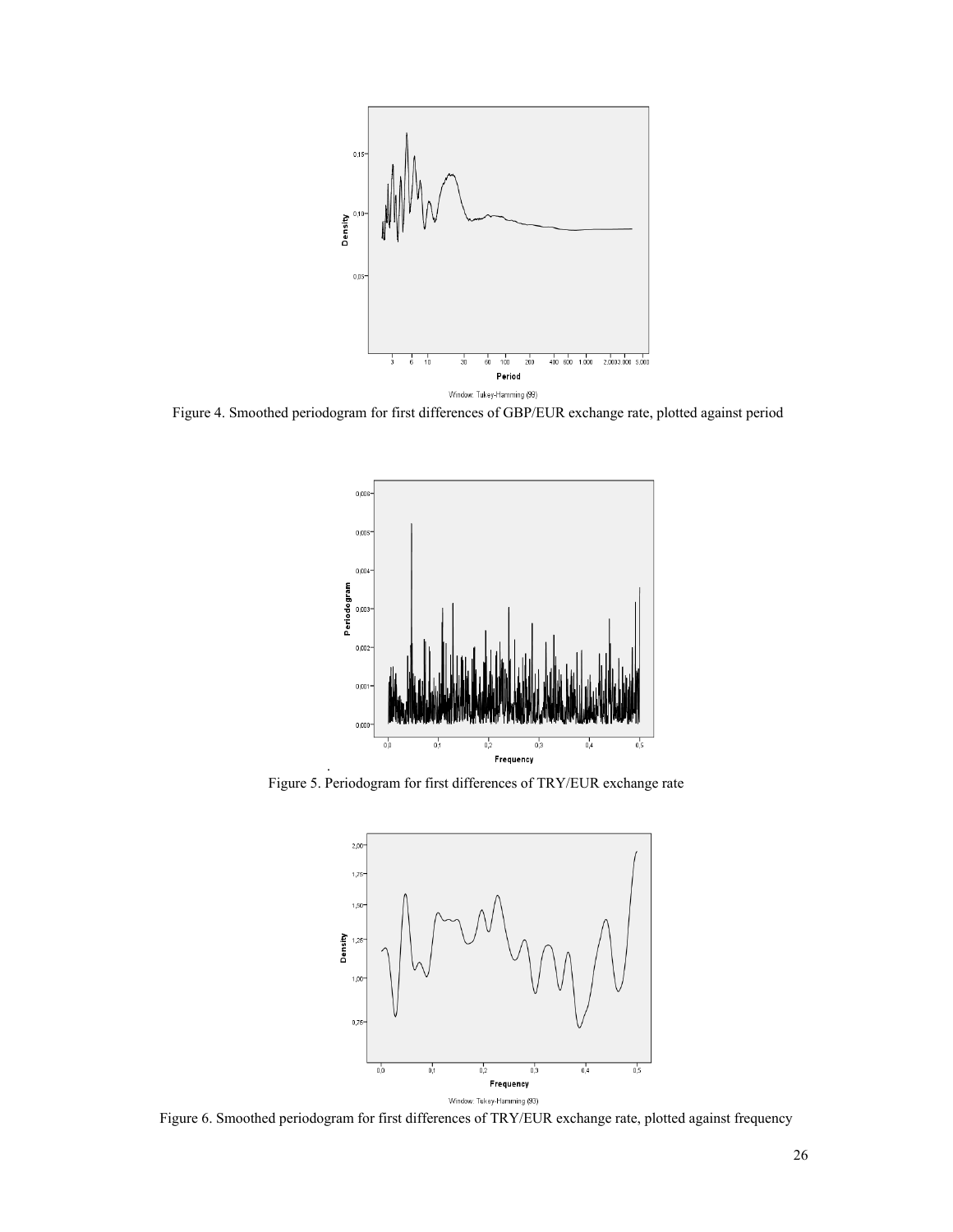

Figure 7. Smoothed periodogram for first differences of TRY/EUR exchange rate, plotted against period

Sine- or cosine- shaped periodic components appear in the periodogram as single peaks, whereas nonsinusoidal periodic components appear as a series of equally spaced peaks of different amplitudes as can be seen from Fig. 3 for GBP/EUR exchange rate. We also notice that (see Figs. 3 and 4) the highest peak, which represents the greatest share of variance, is around frequency 0,2 corresponding to the period length of  $5 (= 1/0,2)$  (working) days, indicating weekly periodicity.

For TRY/EUR exchange rate we observe (see Figs. 6 and 7) the highest peak at the highest frequency, suggesting that the major part of variance is represented by day-to-day volatility. Otherwise, the highest peak for a "true" periodicity is around frequency 0,05 corresponding to the period length of 1 month  $(1/0.05 = 20$  working days), revealing the prevailing monthly fluctuations.

# **4. Conclusion**

The autocorrelation function (which is a base of the ARIMA and GARCH models) and the spectrum are transforms of each other, and therefore they are mathematically equivalent in ways of describing a stationary stochastic process. Thus, the only question is their representational value.

From a practical point of view, they are complementary to each other, rather than excluding one another. When being interested in the main building blocks of the variance and searching for some meaningful interpretation, the spectral analysis is irreplaceable. Or, if we try to detect multiple underlying periodicities and/or a lot of noise, spectral analysis shows the clearest picture. Besides, it can also be used as informal testing for white noise that should have a constant spectrum.

On the other hand, when trying to predict the actual values, the time-domain analysis may prove to be, above all, less complicated, especially due to somewhat less intuitional concept of the frequency-domain analysis, and even more so due to the fact that we are usually not taught the spectral analysis during the basic statistics or econometrics courses.

# **References**

Anderson T. W., The Statistical Analysis of Time Series, John Wiley & Sons, 1994 Chatfield C., The Analysis of Time Series, Chapman & Hall/CRC, 1999 Greene W. H., Econometric Analysis, Prentice Hall, 2000 Hamilton J. D., Time Series Analysis, Princeton University Press, 1994 IBM SPSS Statistics – Online Help (http://127.0.0.1:1319/help/index.jsp?topic=/com.ibm.spss.statistics.help/overvw\_auto\_0.htm)